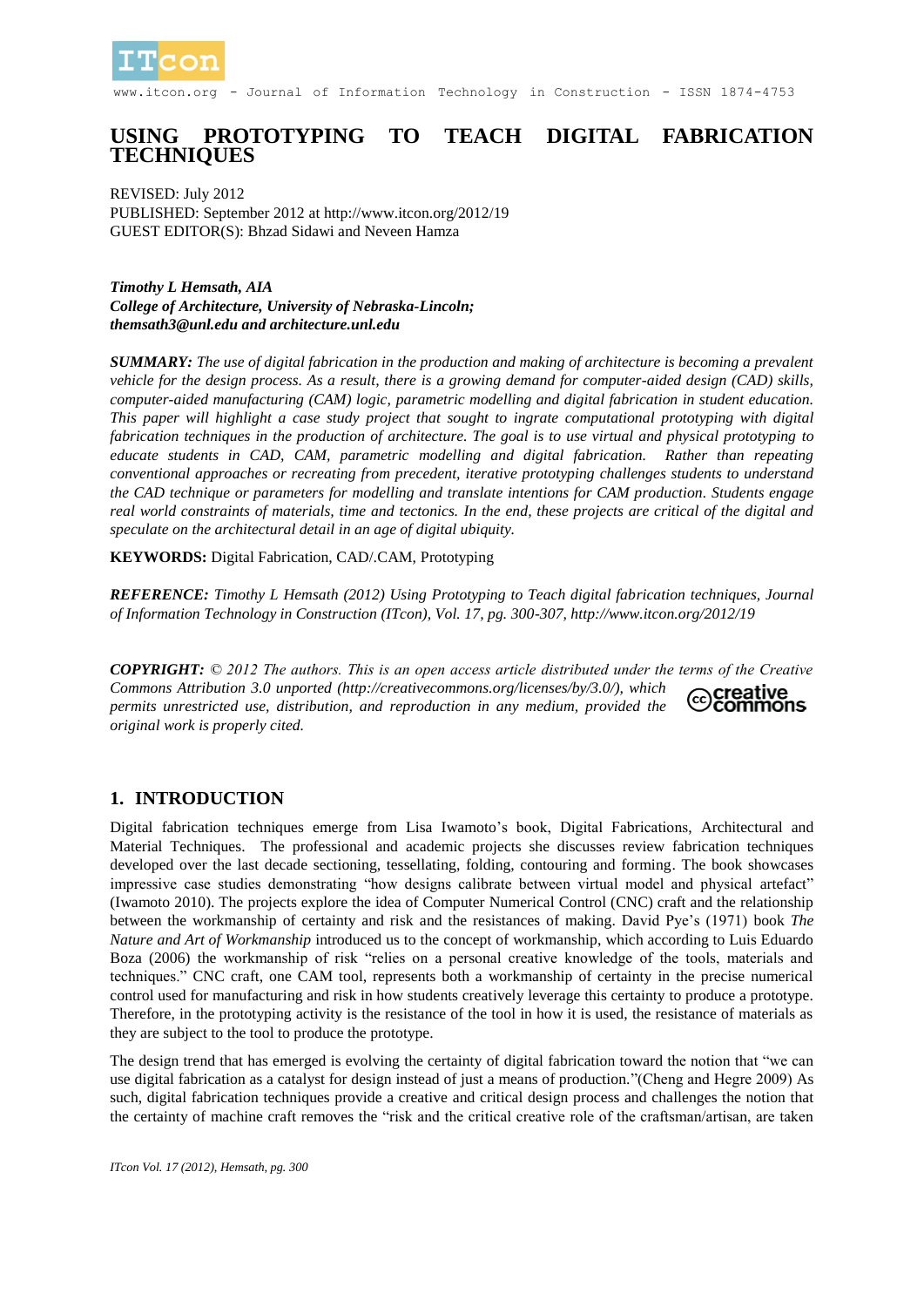out of the equation."(Boza 2006) Instead, digital fabrication elevates the creative power of making leveraging the certainty with the creative affordances inherent in risk.

Dimensional precision of CAD environments that drive CAM tools is necessary for creating complex, curved geometry and architectural surfaces. The surface can be a powerful architectural gesture embodying complexity and sophistication. The following projects explore the relationship between building surface and structure as a CAD generated form and a CAM fabricated tectonic. The design process used two fabrication techniques to create a "skin" surface and "bones" structure. To start the design each student used two out of three fabrication techniques: sectioning, folding, and/or tessellating. Students referenced these techniques and investigated other design projects based on Iwamoto's book.

Many of the digital fabrication projects directly benefit from the creative application of sectioning, folding or tessellating techniques through exploiting singular operations repeatedly. For the folding technique, projects such as Dragonfly designed by Tom Wiscombe/EMERGENT and Manifold by Andrew Kudless/Matsys both utilized the folding technique to create a hexagonal structure fabricated in very different ways using two different materials. The tessellating technique exemplified in Living Light designed by Soo-In Yang and David Benjamin and the Puppet Theater by Mos with Huyghe. While the Puppet Theatre aims to rationalize the tessellated surface by using a triangulated panelization, the Living Light dome follows the structure more closely using hexagonal panels for the surface.

The formal installations and material effects represented in these designs evolve from digital fabrication techniques, tessellated parts and folded geometry. The projects and installations exploited the laser cut or CNC profiled panels to produce altered visions of surface, structure and space. However, in the repetitive and scalable variation of similar tessellated pieces created with a single operation is how digital fabrication techniques become common or normative in their use of CNC craft. "Strategies for articulating the tectonic of NURBSbased envelopes are driven by their geometric complexity" (Kolarevic 2003, p42) and as a result the "rules of constructability" have lead to common geometric rationalization strategies. The author's intent is to highlight the results of virtual and physical prototyping based on digital fabrication techniques from Lisa Iwamoto's book; to discuss their applicability to real world architectural. A summary of student project results terminate each section following a discussion on what the students learned in the completion of the project.

Three student project examples, previously discussed by Hemsath (2012), mixed the conventional digital techniques of sectioning, tessellating and folding as explorations in CNC craft. This paper is an updated and revised version of the paper that was presented at ASCAAD 2012 conference (Hemsath 2012). The revision highlights how the act of virtual and physical prototyping informed the final product. The act of making using rapid prototyping (RP) techniques is common within the design/manufacturing industry. CAD/CAM techniques offer a quick and accurate way to prototype ideas with relatively low cost and exactness at a particular scale and detail (Sajid et al. 2006). The organization of the discussion that follows begins with a short overview of the project, discussion of the CAM process used in production and a reflection on the prototyping lessons.

#### **2. BEES KNEES**

The first project inspired by *Manifold* by Andrew Kudless is a large-scale honeycomb wall. Bees Knees built on the hexagonal folding technique for the structure and added a triangular tessellation to represent a doubly curved surface. The students used Rhinoceros CAD software and a Grasshopper plug-in to rationalize the honeycomb structure and tessellated surface to create a virtual prototype (Figure 1). Driving the design began with a flat 16" by 32" surface pushed and pulled control points within that surface to make the object curve in two directions.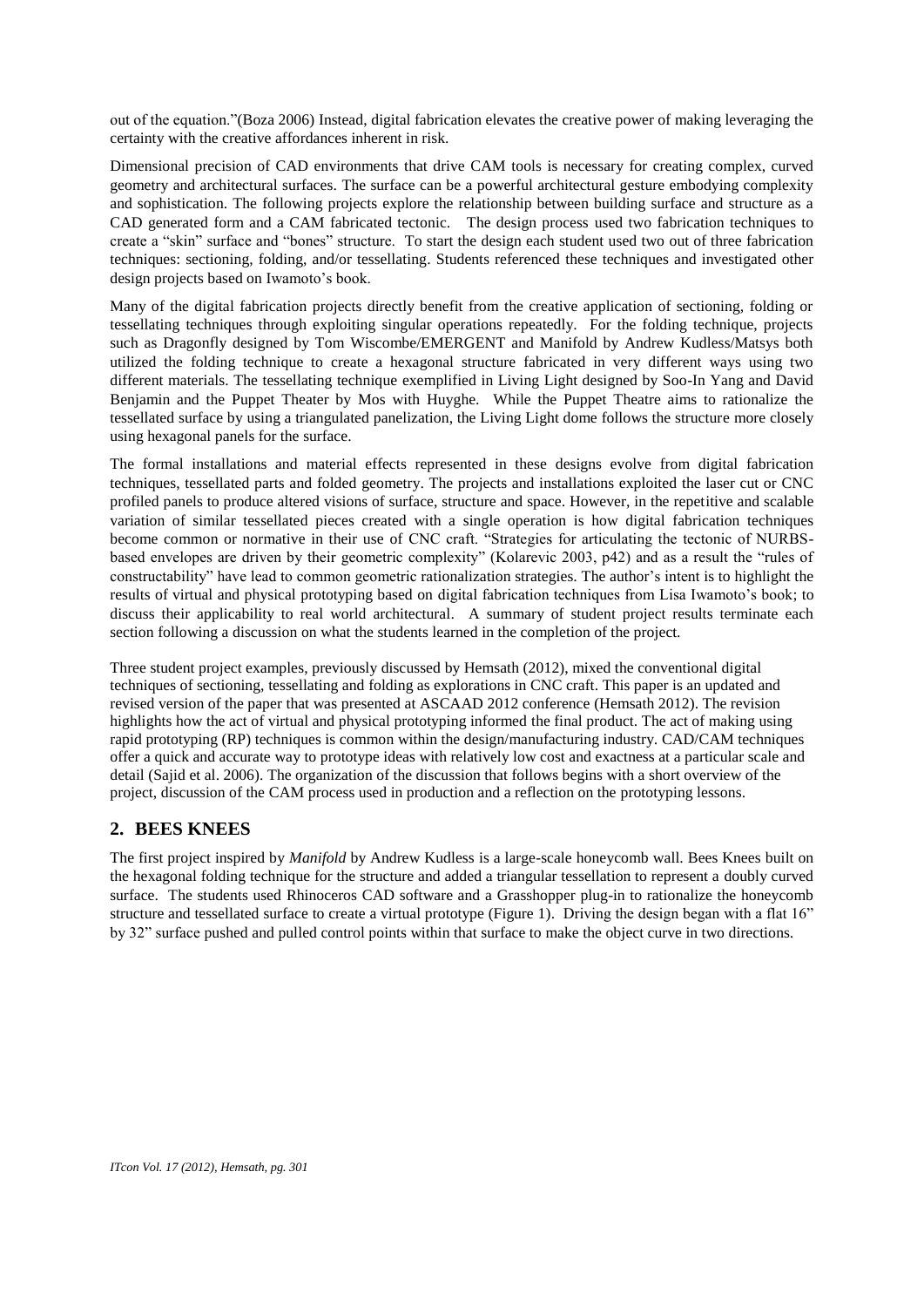

*FIG. 1: Bees Knees first virtual prototype of structure (above) and surface (below).*

## **2.1 CAD Process**

The students decided to virtually prototype the structure and the surface using a honeycomb technique. From the virtual prototype a section was selected and 3d printed to create a physical prototype. To develop the structure they applied a packaged script, *Honeycomb\_Basic*, to the surface to get the hexagonal structure output. Then using the rhinoceros *UnrollSrf* command separated the structure into individual strips for the laser cutter. These pieces were lasercut, scored and folded back and forth to physically fabricate a paper mock-up of the structure; much in the same way the *Manifold* project was fabricated. Once completed, students discovered the script used to produce the surface did not account for material thickness resulting in assembly problems. Using a different technique with a Grasshopper definition called *HoneycombCladding* resolved the material thickness issue. This definition rationalizes the honeycombs into cells, similar to the *Dragonfly* project, as opposed to the folded back and forth strips. By using the *ExtrudeCrvPt* command, this produced a series of flat surfaces for each segment of the cell, thereby preventing each member from twisting, which was necessary when considering real world application with flat stock materials.

For the tessellated surface, students first manually created triangulated panels on top of the honeycomb structure in the Rhino model, and then again used the *UnrollSrf* command to lay out each triangle in preparation to be cut out of a flat material and applied to the curvilinear surface (Figure 2, right). After fabricating these pieces, due to the flexibility of the structure material, rigidity of the surface material, and triangulation of the surface, the "skin" and "bones" did not perfectly mate. Resolving this involved a triangular surface tessellation based on the hexagonal shape of each cell.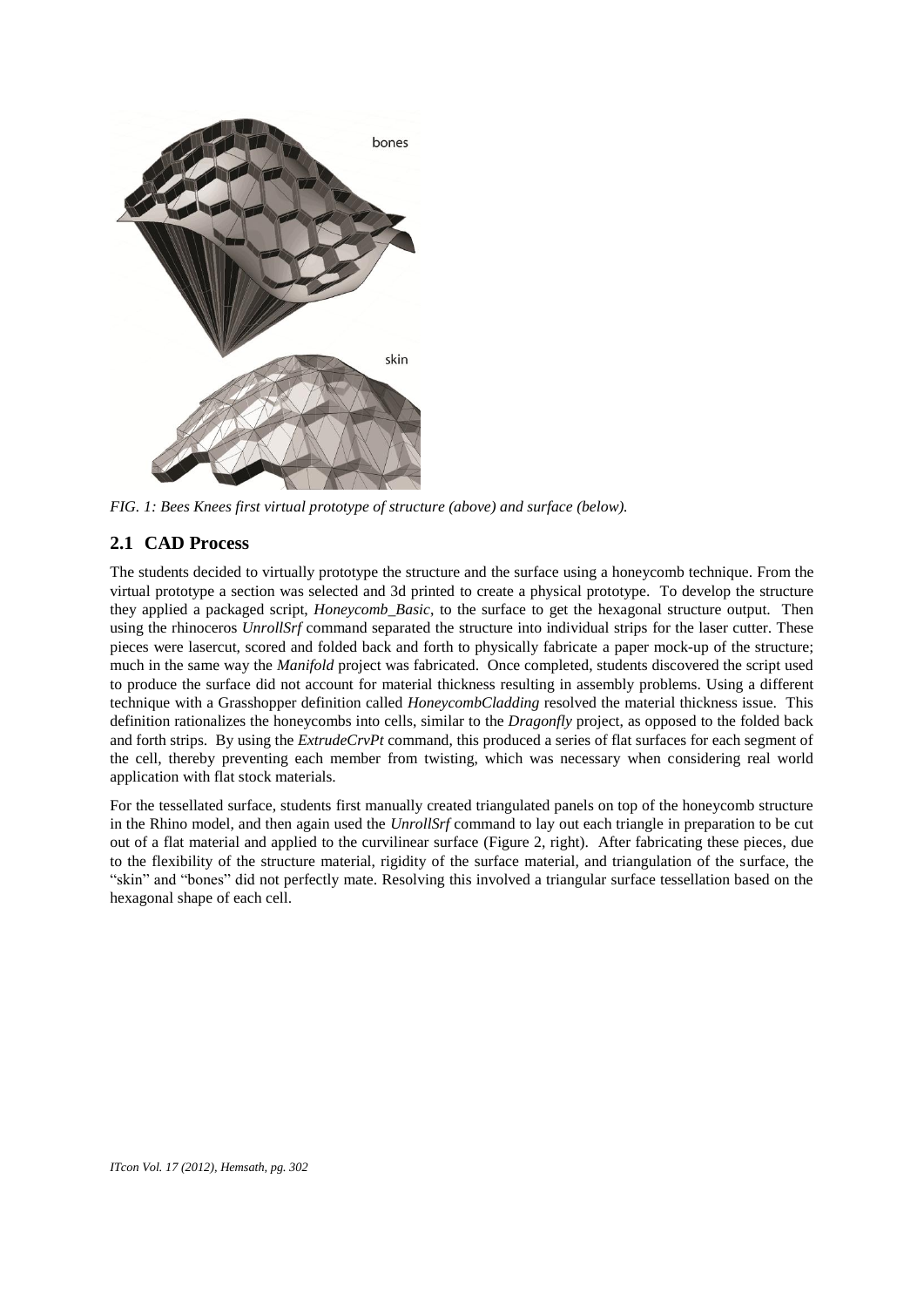

*FIG. 2: Bees Knees virtual prototype (left) 3d printed prototype (center) and paper mock-up (right).*

#### **2.2 CAM Process**

The first part of the fabrication process began with using the laser cutter to make the structure (Figure 3). Next, unrolling each surface in Rhino and laying them out within the dimensions of the laser cutter bed (32" X 18"). To keep each piece in order they were individually numbered and each segment scored based on which direction it is supposed to fold. Finally, the strips were adhered to the segments that shared a side with one another.

The final fabrication process incorporated the 3D printer, which was well suited for the structure due to its rigidity and accuracy (Figure 2, center). Using the 3D printer is not practical for producing the entire model due to the size requirements of the final product and the limitations of the 3D printer bed size. Following several prototypes to rationalize the geometry for the fabrication process of this doubly curved surface, work began on the final model.



*FIG. 3: Bees Knees honeycomb cells.*

To complete the project, the laser cut 2-ply chipboard to form the cellular honeycomb structure. After each of the folded cells turned into their final shape (Figure 3), each cell joined with its neighbour to form the doubly curved surface. The chipboard structure coated with several layers of grey primer and black metallic spray paint gave the model a more polished appearance. A Y-shaped connector piece cut from black acrylic joined the skin at nodes within the structure. Each cell's printed-paper template formed the proper shape of the skin. The skin used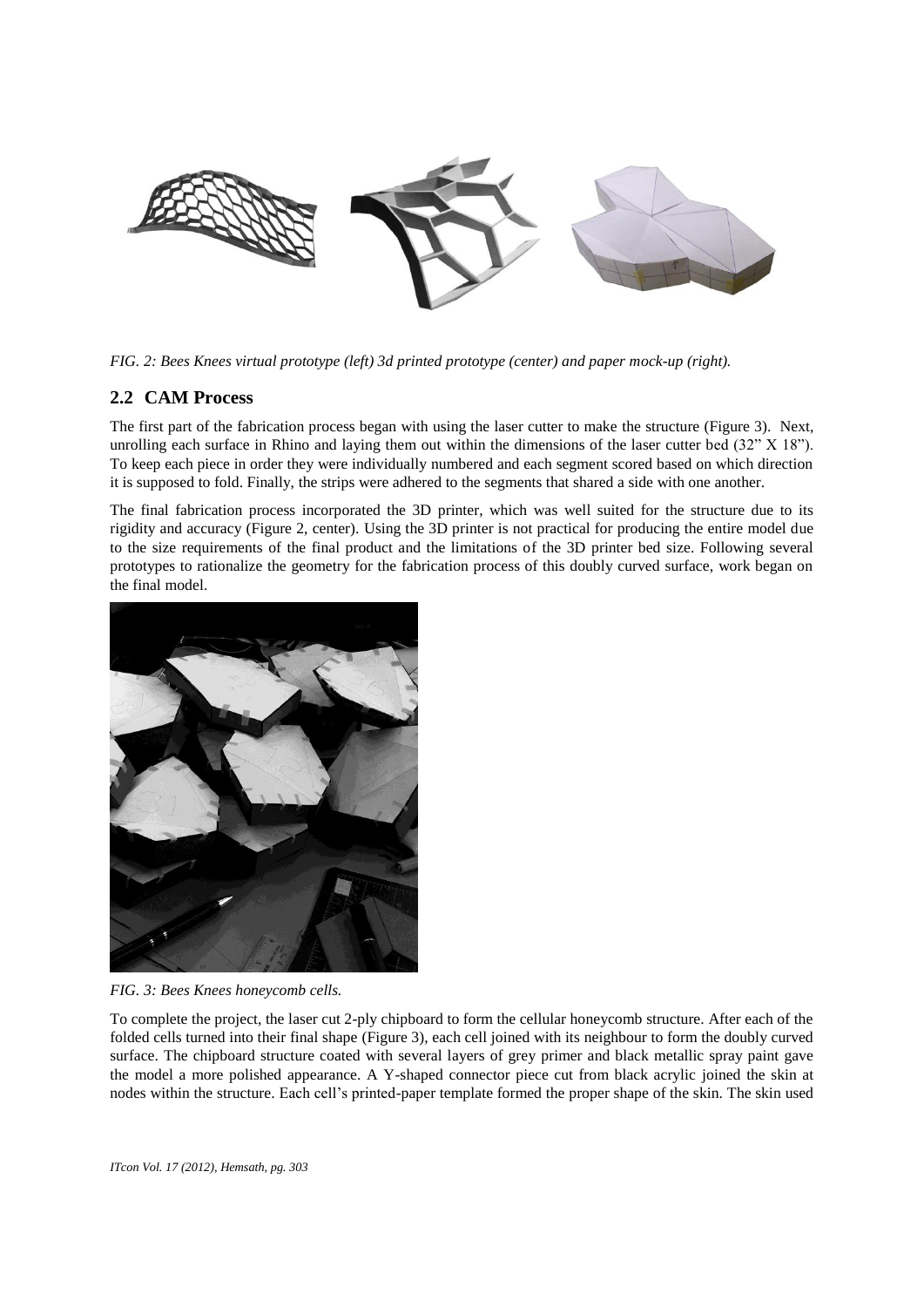



*FIG. 4: Bees Knees construction of final product.*

## **2.3 Prototyping Lessons**

Through this process, students learned that the accuracy of the CAD output for CAM production is not always exact or completely reliable. The virtual prototype resolved larger design issues of form and structure. When the virtual became physical issues of geometry, material and machine craft were foregrounded as production flaws. These discrepancies between virtual intention and physical artefact were resolved through the iterative prototyping process. The making of and the final physical product informed alterations to the virtual model.

Understanding the geometry of the artefact produced is both a virtual and physical exercise. How one creates an object within a virtual environment is not a one to one relationship with the physical production methods. As

*ITcon Vol. 17 (2012), Hemsath, pg. 304*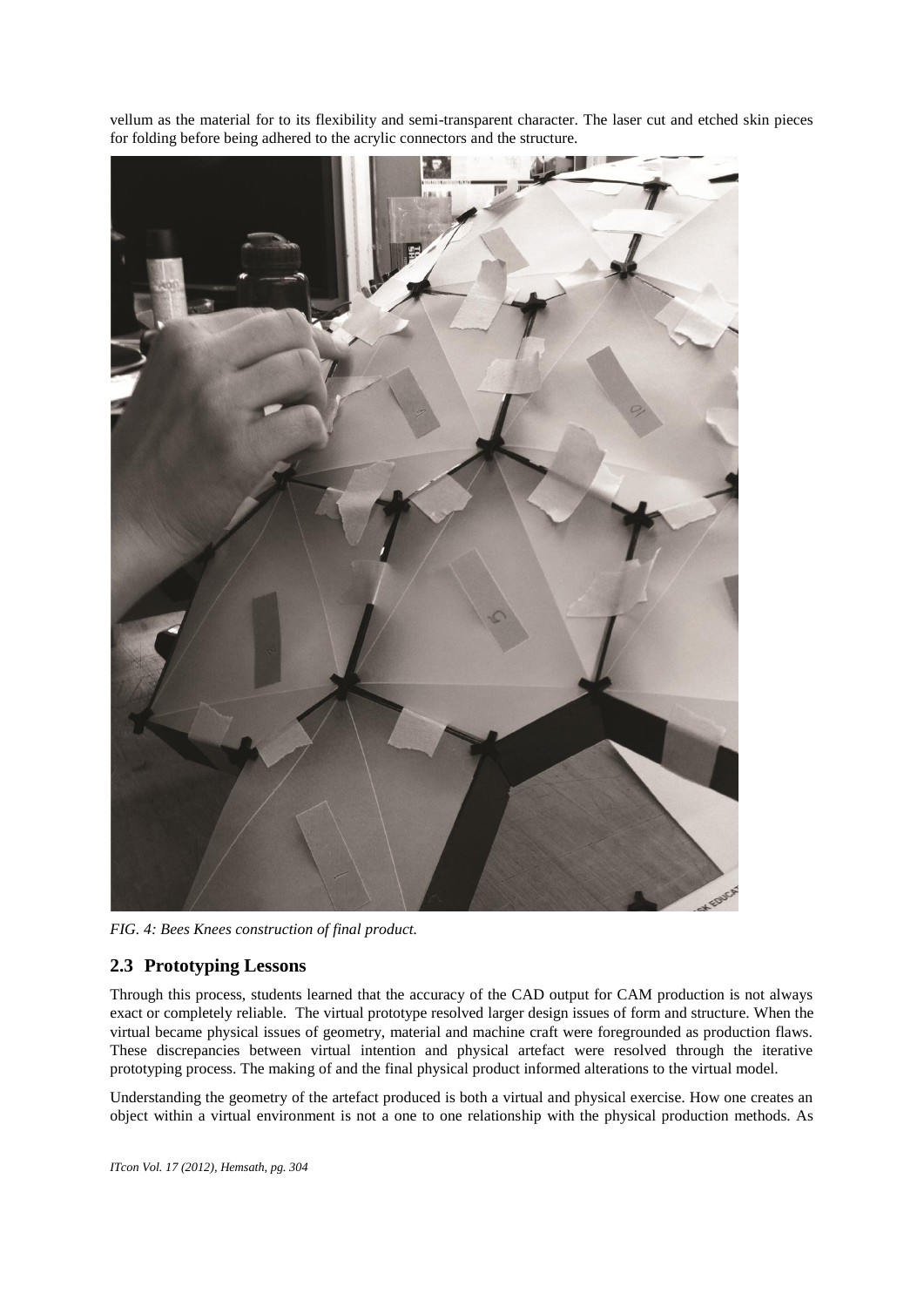observed in the making of Bees Knees, several CAD routines explored methods to virtual prototype solutions before producing a workable for laser cut file. Within this exploration, the virtual prototype evolved to suite the laser's two-dimensional CAM production technique.

Material lessons related to inconsistent thicknesses and production outcomes affected the design. One failed prototype encountered was when the triangulated piece of skin cut from  $\frac{1}{4}$ " thick plywood. Students used RhinoCAM to generate the g-code. Using the 3-axis CNC machine was not the best process for fabricating the surface due to the thickness and rigidity of the material and the blunt nature of the CNC machine on smaller delicate pieces. Instead, students used the laser cutter to cut out the triangulated pieces of thin acetate. While cutting the acetate, the heat from the laser caused the pieces to melt back together, which caused the sheet to be more scored that cut. The next issue was how to adhere the skin components to the structural members, which did not line up due to the rigidity of the acetate, and the flexibility of the chipboard. In this project, (figure 3) the CNC precision used to manufacture the skin did not allow for any error. Students encountered tolerance issues in the connections between the skin and cells and needed to allow for more flexibility in joining of the skin material to the cellular geometry of the honeycomb. Additionally, the final spray painted structure deformed the model, which caused the final vellum skin pieces to fit slightly twisted. This resulted in each cell of the bone structure to readjust as each skin piece as inserted. As the fabrication progressed, the pieces began to fit more accurately. The reveals in the model highlight the various angled geometry of the structure as it relates to the skin.

The machine output of the final model taught students about margins of error as well as the importance of calculating and compensating for the inaccuracies of the human hand. Though the pieces of our structure were highly precise, human error in assemblage produced misalignment between parts that multiplied across the surface. In addition, constraints of material also made matters of construction difficult. With each failed iteration and unsuccessful model there came a learning experience. These lessons teach students about the importance of prototyping and its function in the real world.

Digital fabrication, much like architecture, truly is an iterative process of thinking, making, and rethinking. There is no straight line from conception to final product. Even if a first attempt is successful, one must always contemplate on how to further optimize the process in order to achieve higher quality, a quicker process and a more economical means of fabrication. The design intent, realized through a highly iterative process, created a digitally produced double-curved surface as a physical model composed of two parts: the bones or structure and the skin or cladding both defined by the surface. By heavily utilizing CAM software, in this case Rhino and the Grasshopper plug-in, multiple techniques explored solutions virtually before manufacturing the material. Using digital software requires a high level of design collaboration oscillated between designing the structure and skin, thereby achieving high tolerances when moving in the manufacturing phase.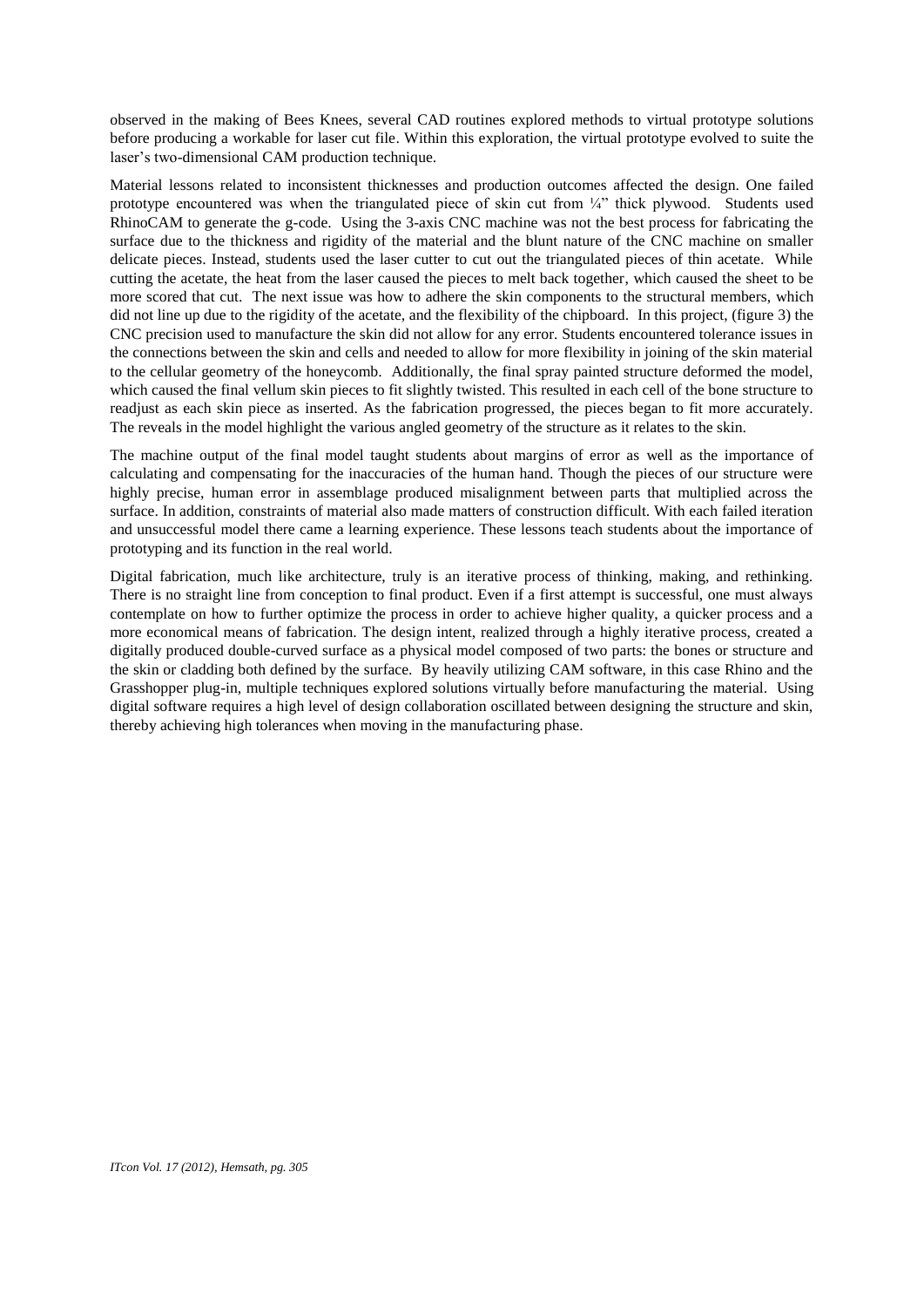

*FIG. 5: Bees Knees final product completed by students Kate Sloniker and Katie Johnston.*

# **3. CONCLUSION**

CAD/CAM technologies used throughout this project constructed architectural surface and structure details. Digital fabrication integrates design process with production through the various prototypes. The unexpected resistances embedded in making prototypes formed and informed student learning. For example, the resistance of the materials used, the fabrication machines, the software output and the translation of CAD designs, via fileto-factory, for CAM production provided critical agency upon both the making and the production.

The project succeeds in incorporating sectioning, tessellating and folding techniques. The Bees Knees project highlighted a meticulous rationalization process of the double-curved surface into a skin and bones hybridizing a folded structure with a tessellated surface. Bees Knees expanded the honeycomb script to include a triangular tessellated surface into the cellular structure. Additionally, the structure adapted to the inserts inherent folded structural capacity. The folds provided additional for the structural honeycomb members, allowing the skin and bones to dissolve into one cohesive structure. Through combining digital fabrication techniques as part of a prototyping exercise the normal singular production techniques become integrated into the design process affording unexpected opportunities.

As Branko Koleravic has described, "Designers are constantly looking for particular *affordances* that a chosen production method can offer, or unexpected *resistances* encountered…" (Koleravic, 2008, p127). Through integrating CAD design, CAM logic, parametric modelling and prototyping techniques of production afforded

*ITcon Vol. 17 (2012), Hemsath, pg. 306*